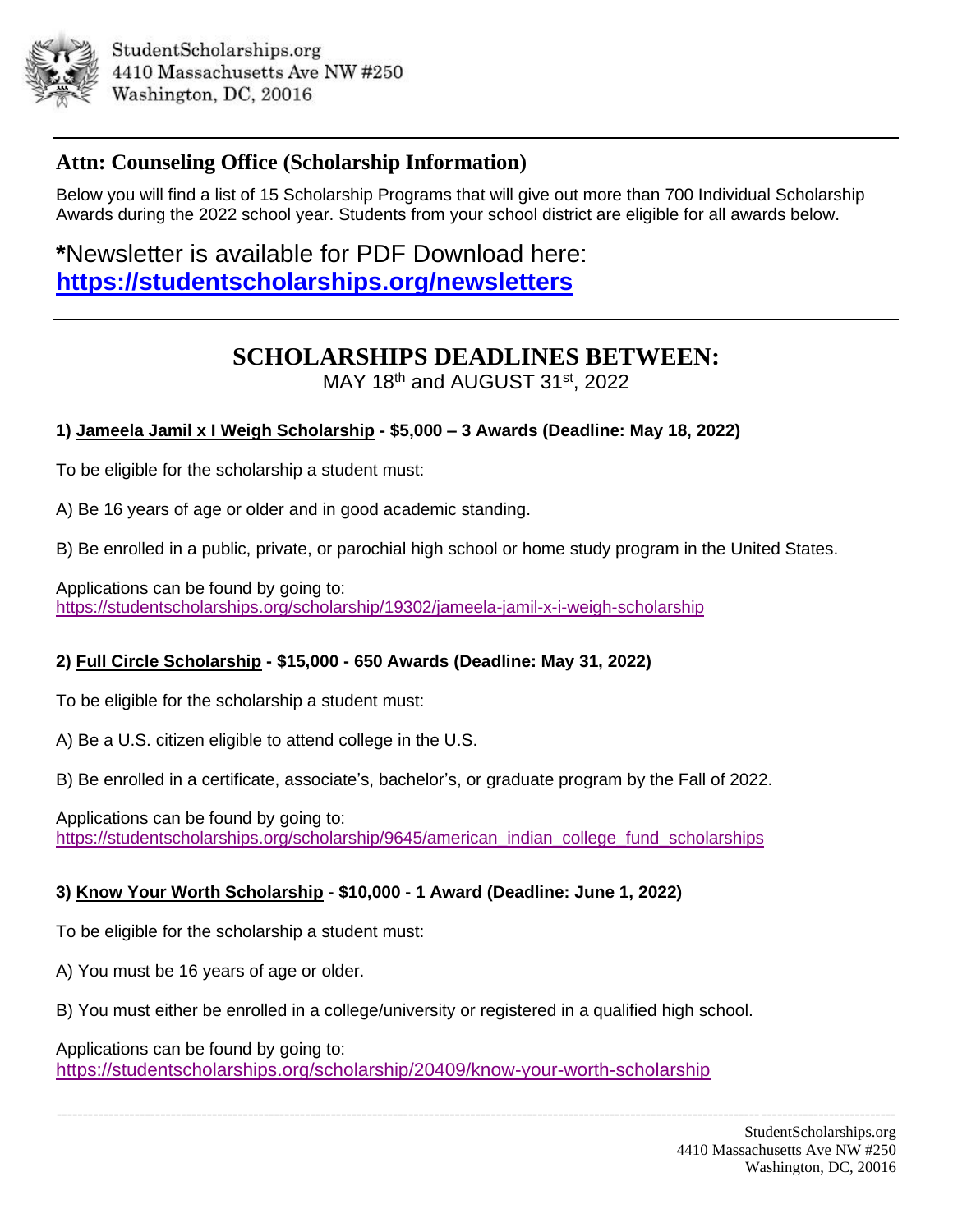

## **4) Girls Impact the World Scholarship Awards - \$5,000 – 12 Awards (Deadline: June 1, 2022)**

To be eligible for the scholarship a student must:

A) Be attending high school or enrolled in an undergraduate program.

B) Be 25 years of age or younger at the time of application.

Applications can be found by going to: [https://studentscholarships.org/scholarship/14062/girls\\_impact\\_the\\_world\\_scholarship\\_awards](https://studentscholarships.org/scholarship/14062/girls_impact_the_world_scholarship_awards)

## **5) Community Leadership Scholarship - \$1,000 - 1 Award (Deadline: June 15, 2022)**

To be eligible for the scholarship a student must:

A) Have 2.5 GPA or higher (applicant must attach include an unofficial transcript with their application).

B) Give evidence of significant community service performed.

Applications can be found by going to: <https://studentscholarships.org/scholarship/18230/community-leadership-scholarship>

## **6) Navigate Your Future Scholarship - \$2,500 - 1 Award (Deadline: June 24, 2022)**

To be eligible for the scholarship a student must:

A) Be a senior in high school planning a career in the general aviation field

B) Be enrolled or accepted into an aviation-related program at an accredited college or university

Applications can be found by going to: [https://studentscholarships.org/scholarship/16220/navigate\\_your\\_future\\_scholarship](https://studentscholarships.org/scholarship/16220/navigate_your_future_scholarship)

## **7) CIA Undergraduate Scholarship Program - \$25,000 - 10 Awards (Deadline: June 27, 2022)**

To be eligible for the scholarship a student must:

A) Have scored at least 1000 on the SAT or 21 on the ACT.

B) Demonstrate financial need and have at least a 3.0 GPA on a 4-point scale.

Applications can be found by going to:

<https://studentscholarships.org/scholarship/9529/cia-undergraduate-scholarship-program>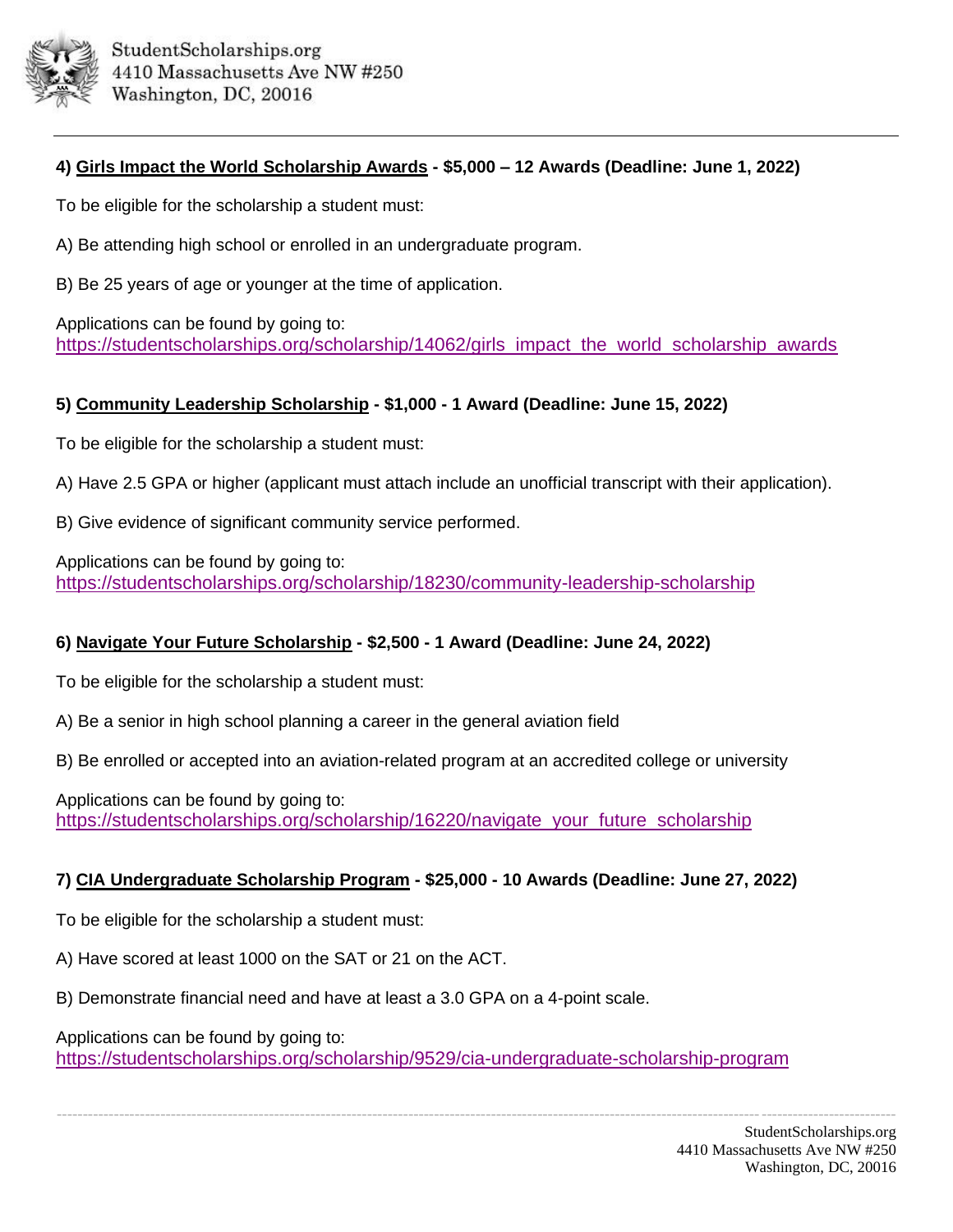

## **8) Women in Trades Scholarship - \$3,000 - 5 Awards (Deadline: June 30, 2022)**

To be eligible for the scholarship a student must:

- A) Identify as a woman.
- B) Be planning on entering a post-secondary trade program on a full-time basis in the fall.

Applications can be found by going to: <https://studentscholarships.org/scholarship/18996/women-in-trades-scholarship>

## **9) Sterling Law Offices Annual College Scholarship - \$1,000 - 1 Award (Deadline: June 30, 2022)**

To be eligible for the scholarship a student must:

- A) Must be enrolled full-time at an accredited four or two-year college or trade school by the fall of 2022.
- B) Hold a minimum GPA of 3.0.

Applications can be found by going to: [https://studentscholarships.org/scholarship/11012/sterling\\_law\\_offices\\_annual\\_college\\_scholarship](https://studentscholarships.org/scholarship/11012/sterling_law_offices_annual_college_scholarship_scholarship.php)

## **10) Future of Sports Scholarship Program - \$1,000 - 5 Awards (Deadline: June 30, 2022)**

To be eligible for the scholarship a student must:

A) Be in high school and at least 16 years of age or older.

B) Have exemplary academic and sports interests.

Applications can be found by going to: <https://studentscholarships.org/scholarship/18941/future-of-sports-scholarship-program>

#### **11) Keches Law Group Scholarship - \$1,500 – 2 Awards (Deadline: June 30, 2022)**

To be eligible for the scholarship a student must:

A) Be a United States citizen or permanent resident.

B) Be accepted to, or currently enrolled in, an accredited college, university, graduate, or trade school program within the United States.

------------------------------------------------------------------------------------------------------------------------------------------------------------------

Applications can be found by going to: <https://studentscholarships.org/scholarship/15857/keches-law-group-scholarship>